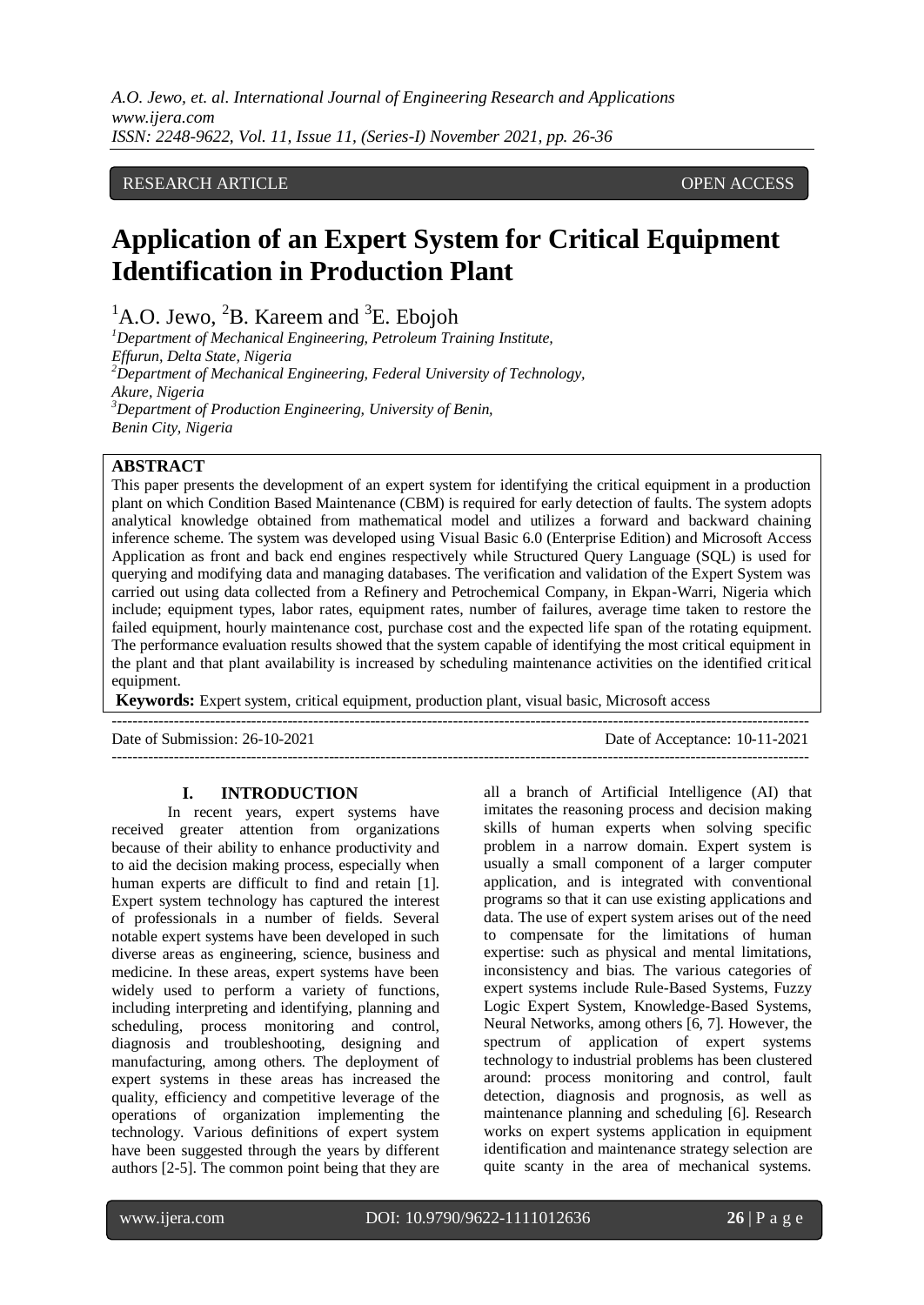However, some notable works have been published in this field of study. Some have developed an expert fault diagnostic system for the repair and maintenance of bulldozer work equipment faults [8]. The expert system developed is capable of troubleshooting the causes of failure of the bulldozer work equipment. The detected faults; be it low or high hydraulic valve pressure, abnormal noise in the control valve are documented accordingly and these information are used to proffer solutions to effect repair and maintenance of equipment for optimum performance.

In another study, a method for identifying critical equipment of power plant based on criticality analysis using selected multiple criteria. The criticality analysis was used to rank the risk associated with each failure mode identified during the Failure Mode Effect Criticality Analysis (FMECA) [9]. The most critical equipment was then categorized to the least one using the score of the criticality index. In the same vein, Poesch et al. [10] presented a concept of probabilistic expert system using Bayesian network in order to effectively support human decision making and to accelerate problem solving processes. The application of Bayesian network for the knowledge base ensures that reasoning under uncertainty is possible and effective. A Bayesian network forms the basis of the system as it has the ability to describe complex dependencies and as well allows efficient inference algorithm and reasoning under uncertainty. The expert system was validated at a high power industrial laser manufacturer and shows very promising first results. However, a long term validation would be required to verify the effectiveness of the expert system.

 In a recent study, a two-step decision making approach was applied for identifying critical equipment in an electrode graphite manufacturing plant. Validation was done using an innovative methodology of normalization for Analytical Hierarchy Process (AHP) and Preference Ranking Evaluation Method for Enrichment Evaluations (PROMETHEE) method. This approach identified the utility and screw compressor as the critical section and critical equipment respectively [11]. This study presents an expert system that makes use of dynamic criteria and allows for system update was developed for identifying critical equipment in a production plant. Maintenance cost is one of the main expenditure items in production companies that implement automated production systems, and this cost can represent as much as 15% to 70% of the total production cost [12–14]. In order to maintain competitiveness in the global market,

higher productivity with minimum production cost becomes the main target [15]. Maintenance requirement in production plant is critical as unplanned breakdowns would adversely affect the entire production system. Considering either productivity or production costs; none can be separated from maintenance issues. Presently, the traditional breakdown and schedule maintenance approach is being replaced by the concept of Condition Based Maintenance (CBM). In addition to signal processing and subsequent diagnostic analysis, condition-based maintenance technology requires storage of large volumes of both quantitative and qualitative information which should be organized and accessed in a timely and efficient manner.

Critical equipment is one whose failure can affect plant's continued production and safety as well as personnel safety. Its role is very essential in production plants because its failure usually results in major economic setback of the process, with consequent gross marginal production loss for the company [16]. There are numerous methods currently available to assist in targeting assets that are most critical to the plant, such as Cost Based Criticality (CBC) assessment method and Cost Benefit Analysis (CBA) method [11, 17-19]. However, many of these approaches are static and do not allow system update as operating conditions change.

This study adopts a strategic model that is based on exponentially distributed failure probability concept as the knowledge source to develop an intelligent tool (expert system) for identifying critical equipment in a production plant. This is to ensure effective condition based maintenance planning on the critical equipment with consequent reduction in downtime and production losses.

## **II. EXPERT SYSTEM STRUCTURE**

In order to retrieve facts and apply heuristics efficiently, the knowledge within the expert system must be organized in an easily accessible format. Figure 1 shows the structure of the expert system for identifying critical equipment.

## 2.1 Expert System Structure

In order to retrieve facts and apply heuristics efficiently, the knowledge within the expert system must be organized in an easily accessible format. Figure 1 shows the structure of the expert system for identifying critical equipment.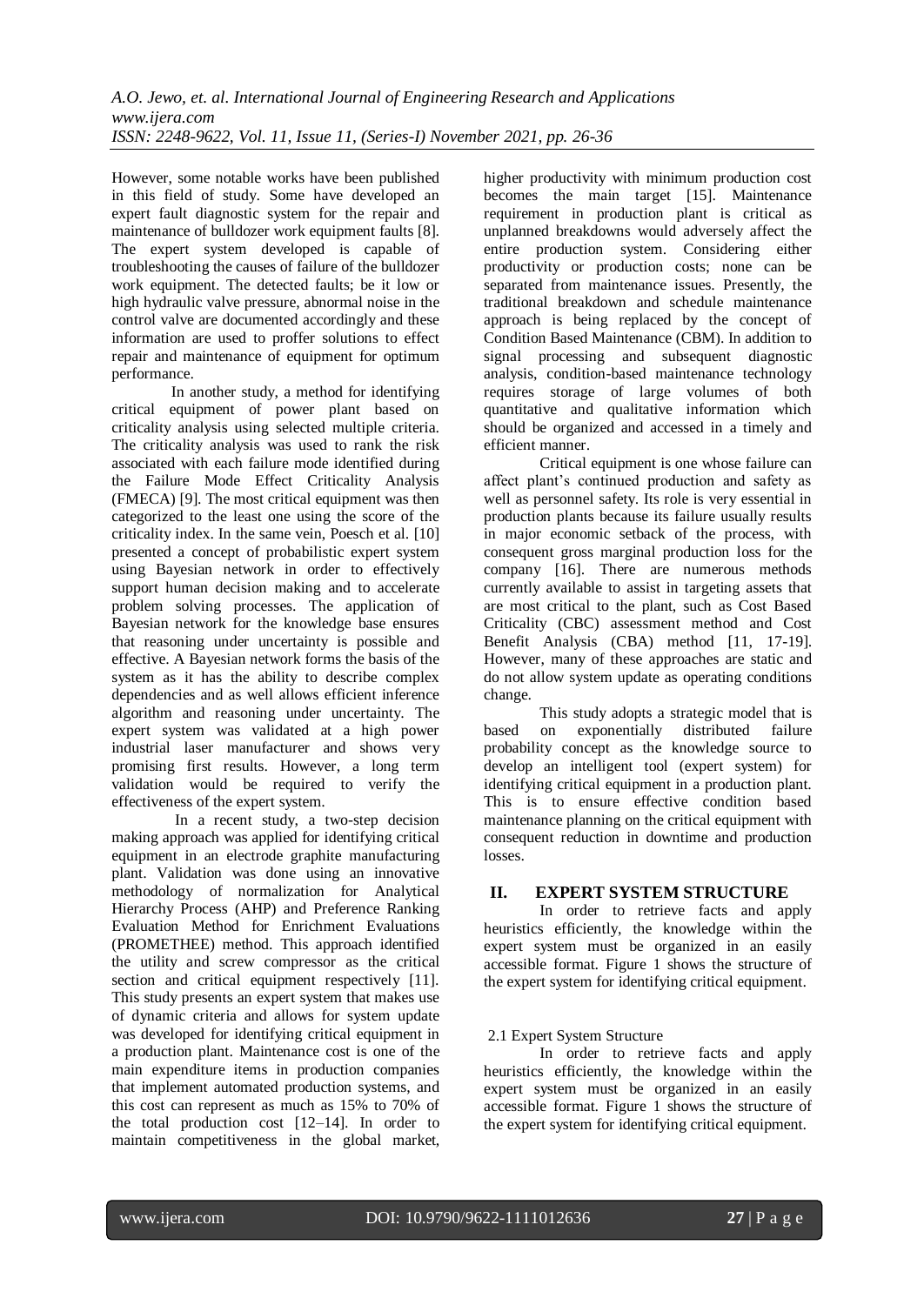

**Figure 1:** Structure of the Expert System

Figure 1 shows the structure of the expert system. The knowledge base (long-term memory) forms the heart of the expert system and contains declarative descriptions of expert information, problem solving rules, procedures or intrinsic data necessary for problem solving in a particular domain. In engineering concepts, semantic nets, frames and (if-then) rules are the most common strategies for representing knowledge. However, rules are the most popular type of knowledge representation technique because they provide formal way of representing recommendations, directives and strategies.

The database contains set of facts used to match against the IF (condition) parts of the rules stored in the knowledge base, while the inference engine carries out the reasoning whereby the expert system reaches a solution. It links the rules given in the knowledge base with the facts provided in the database to reach the required conclusion. Finally, the inference engine gives the recommended critical equipment. The communication between a user seeking a solution to a problem and an expert system is achieved via the user interface.

## **III. DESIGN AND DEVELOPMENT OF EXPERT SYSTEM**

This work adopts the following approaches in developing the expert system:

- Knowledge acquisition
- Knowledge representation
- System development
- System validation

### 3.1 Knowledge Acquisition

Knowledge acquisition refers to the process of obtaining the required domain knowledge by the Expert System. The knowledge may be analytical knowledge obtained from mathematical model or heuristic knowledge obtain from domain human expert or a combination of both knowledge sources derived from experts and/or documented in journals, texts among others.

### 3.1.1 Expert System Knowledge Source

In this study, analytical knowledge was elicited from mathematical model in a research paper for identifying critical equipment in a production plant (petrochemical carbon black plant)

### 3.1.2 Data Collection

The data used in this study was collected from Warri Refinery and Petrochemical Company Carbon Black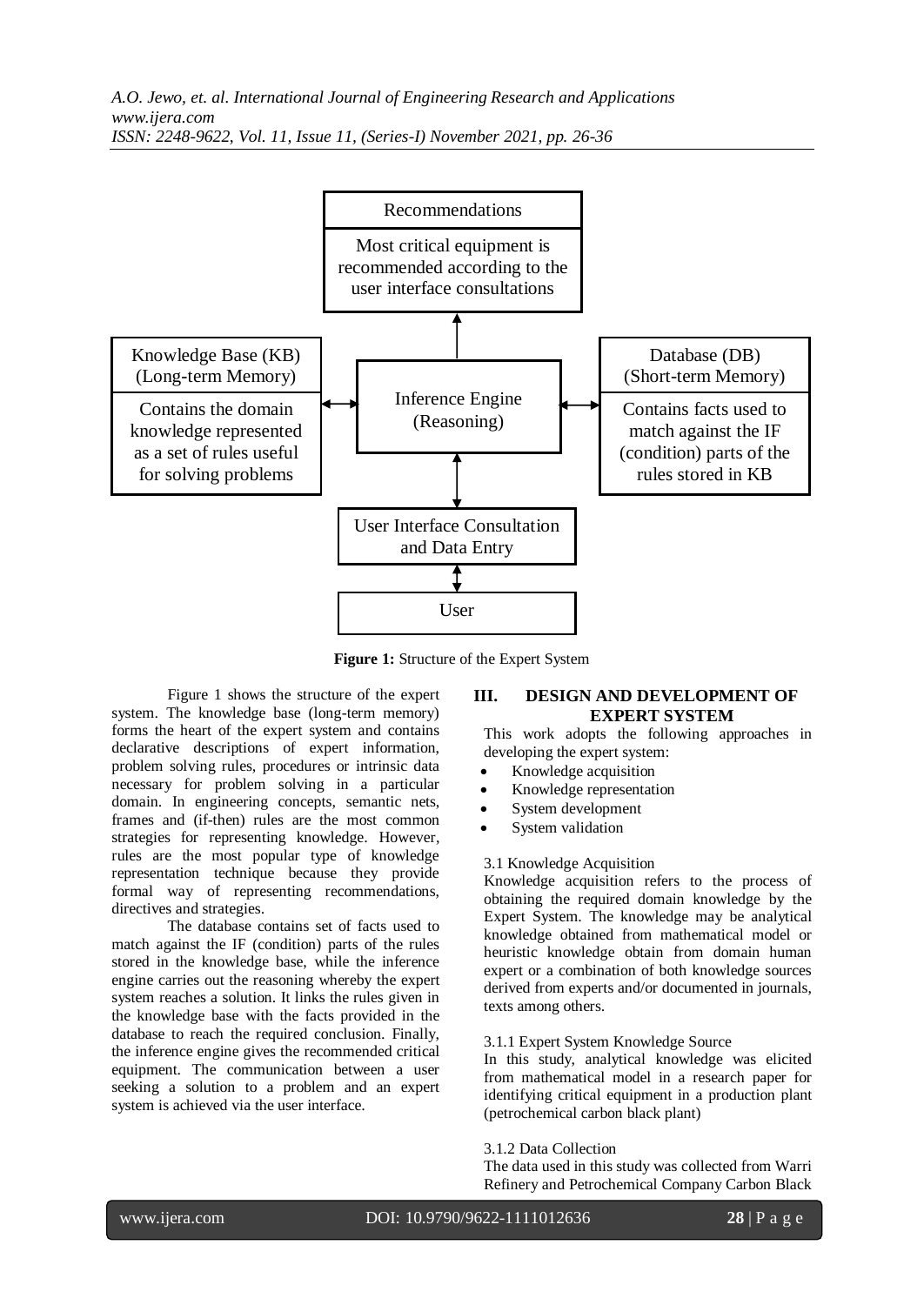Plant. This plant is one of the most modern plants in the world and uses the furnace process. It comprises of rotating equipment such as compressor and pumps, as well as static equipment which include pulverizer, pelletizer, dryer, bucket elevator, and reactors.

Data on labour rates, equipment rates, annual number of failures, average time taken to restore the failed equipment, and hourly maintenance cost (in Naira) were collected for the whole plant, Table 1-3. Also, the purchase cost and expected life span of the compressor and pumps were collected, Table 4.

**Table 1:** Daily Labor Rates (10 Hours/Day) Inclusive of Profit/Overhead, VAT/Tax, Safety Wears and Insurance at Work

| S/N | Manpower                   | Rate        |
|-----|----------------------------|-------------|
|     | Category                   | (Naira/Day) |
|     | Special skill (Expatriate) | 84,600      |
|     | Engineer                   | 29,500      |
|     | Technician                 | 14.700      |
|     | Helper                     | 6,000       |

**Table 2:** Manpower required for Maintenance of Rotating Equipment in the Carbon Black Plant

| Equipment              | Special | Mechanical | Electrical | Instrument | Technician | Helper |
|------------------------|---------|------------|------------|------------|------------|--------|
| Type                   | Skill   | Engineer   | Engineer   | Engineer   |            |        |
| Compressor             |         |            |            |            |            |        |
| Pump 1                 |         |            |            |            |            |        |
| Pump 2                 |         |            |            |            |            |        |
| Pulverizer             |         |            |            |            | h          |        |
| Palletizer             |         |            |            |            | 6          |        |
| Dryer                  |         |            |            |            | h          |        |
| <b>Bucket Elevator</b> |         |            |            |            | h          |        |
| Magnetic Separator     |         |            |            |            | 6          |        |
| Screener               |         |            |            |            | h          |        |

### **Table 3:** Maintenance Data for Carbon Black Oil Furnace Process Plant

|                | Equipment                 | Annual                  | Hours of    | <b>Failure Rate</b>     | $Cost (\mathbb{H})$ of |  |  |  |
|----------------|---------------------------|-------------------------|-------------|-------------------------|------------------------|--|--|--|
|                |                           | Failure                 | Maintenance |                         | running a standby      |  |  |  |
| 1              | Compressor (Air)          |                         | 10          | 1                       | 2500000                |  |  |  |
| $\overline{2}$ | Pump $(1)$ -Oil           |                         | 10          |                         | 900000                 |  |  |  |
| 3              | Pump (2)-Fuel/Gas         |                         | 10          |                         | 900000                 |  |  |  |
| $\overline{4}$ | Pulverizer                |                         | 10          |                         |                        |  |  |  |
| 5              | Pelletizer                |                         | 10          |                         | ۰                      |  |  |  |
| 6              | Dryer                     | $\mathfrak{D}$          | 10          | 0.5                     |                        |  |  |  |
| 7              | <b>Bucket Elevator</b>    |                         | 10          |                         |                        |  |  |  |
| 8              | <b>Magnetic Separator</b> | 10                      |             |                         |                        |  |  |  |
| 9              | Screener                  |                         | 10          |                         |                        |  |  |  |
| 10             | Reactor                   | Turn Around Maintenance |             |                         |                        |  |  |  |
| 11             | Air Pre-heater            | Turn Around Maintenance |             |                         |                        |  |  |  |
| 12             | Oil Pre-heater            |                         |             | Turn Around Maintenance |                        |  |  |  |
| 13             | Agglomerator              |                         |             | Turn Around Maintenance |                        |  |  |  |
| 14             | <b>Bag Filter</b>         |                         |             | Turn Around Maintenance |                        |  |  |  |
| 15             | Air Lock                  |                         |             | Turn Around Maintenance |                        |  |  |  |
| 16             | <b>Collection Cyclone</b> |                         |             | Turn Around Maintenance |                        |  |  |  |
| 17             | Pulverizing Cyclone       |                         |             | Turn Around Maintenance |                        |  |  |  |
| 18             | Surge Tank                |                         |             | Turn Around Maintenance |                        |  |  |  |
| 19             | Carbon<br><b>Black</b>    |                         |             | Turn Around Maintenance |                        |  |  |  |
|                | Storage                   |                         |             |                         |                        |  |  |  |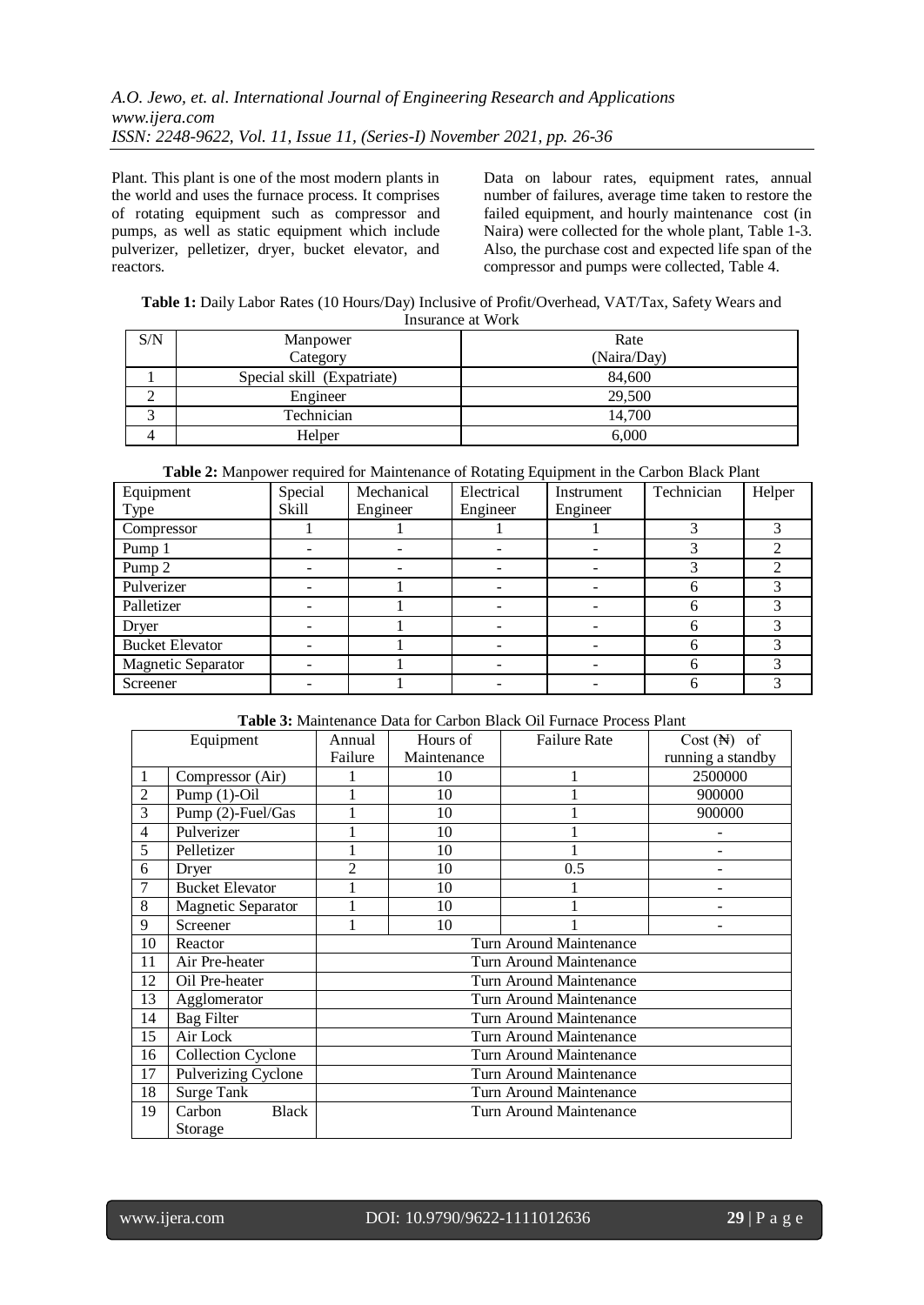|     | <b>Table 4:</b> Equipment Cost and Expected Life Span |                               |                                         |  |  |  |  |  |  |  |  |
|-----|-------------------------------------------------------|-------------------------------|-----------------------------------------|--|--|--|--|--|--|--|--|
| S/N | Equipment type                                        | Purchase cost $({\mathbb N})$ | Expected life span of equipment (years) |  |  |  |  |  |  |  |  |
|     | Compressor                                            | 75,000,000                    |                                         |  |  |  |  |  |  |  |  |
|     | Pump 1                                                | 27.000.000                    |                                         |  |  |  |  |  |  |  |  |
|     | Pump 2                                                | 27,000,000                    |                                         |  |  |  |  |  |  |  |  |

**Table 4:** Equipment Cost and Expected Life Span

#### 3.2 Knowledge Representation

The knowledge base contains the domain knowledge useful for solving problems. The knowledge is represented as a set of rule, and each rule specifies a relation, recommendation, directive, strategy or heuristic and has the IF (condition) THEN (action) structure. When the condition part of a rule is satisfied, the rule is said to fire and the action part is executed.

#### 3.3 Expert System Development

In developing the expert system, flowchart and algorithm were first developed to illustrate the sequence of operations to be performed. Coding was done using Visual Basic programming language which serves as front end engine while the database was designed using Microsoft Access 2003 and this serves as back end engine. Structured Query Language (SQL) was used for querying, modifying data and managing databases.

Visual basic was used to ensure that the system supports efficient inferencing and good interface facilities with external programs and systems, allows for the representation of knowledge using IF-THEN-ELSE production rules. It also provides userfriendly interface consisting menu bars and buttons to help user during data input to the system and facilities to explicitly display results. A modular approach was adopted in the design of the expert system to ensure great flexibility in updating or adding modules in the future. The expert system module for identifying critical equipment is shown in Figure 4. While Figures 5-8 present screenshots of various interfaces such as equipment setting, manpower setting, manpower cost and maintenance data update.



**Figure 4:** Expert System Modules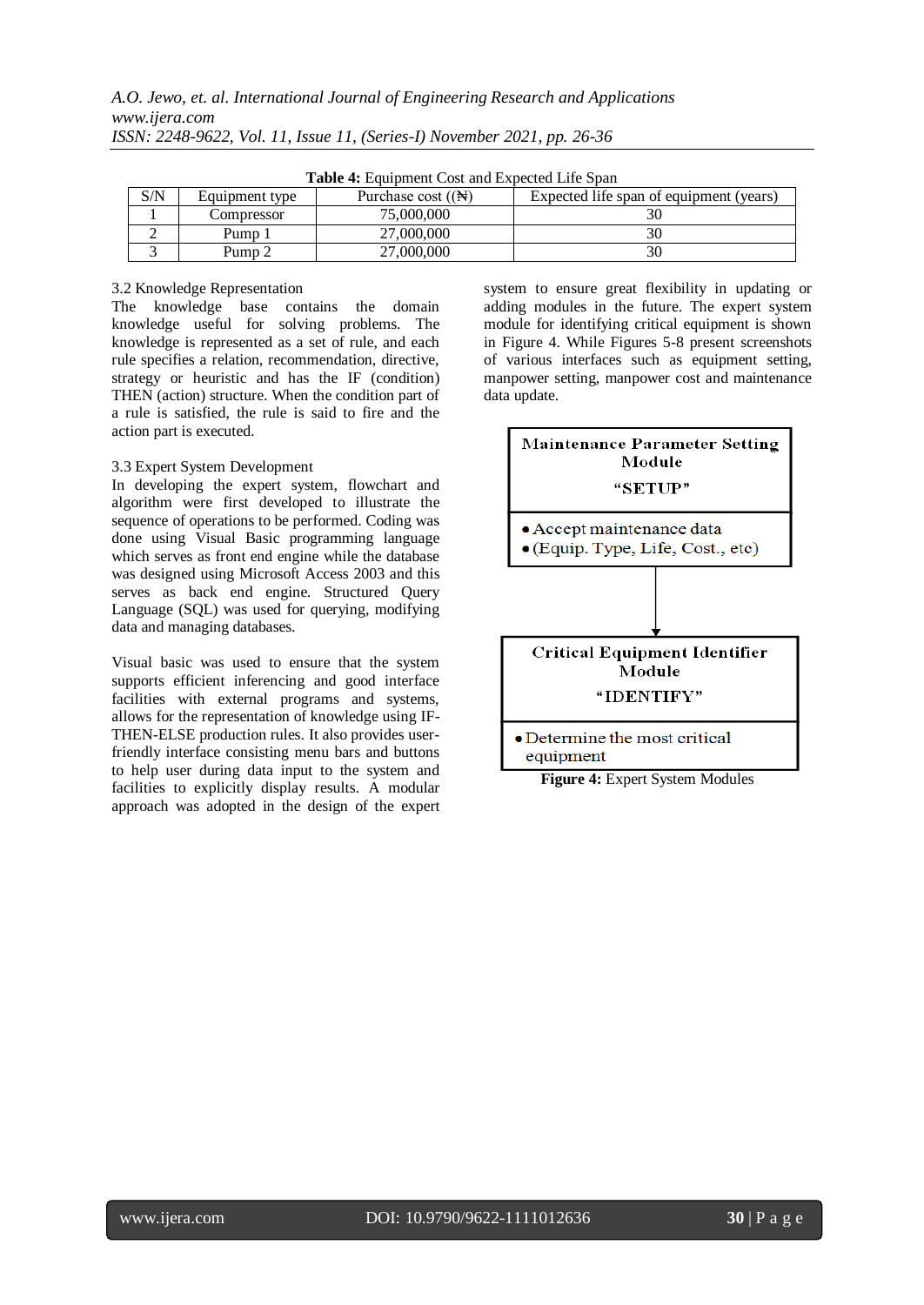*A.O. Jewo, et. al. International Journal of Engineering Research and Applications www.ijera.com*

| $\Box$<br>$\equiv$<br><b>Equipment Setting Form</b> | $\mathbf x$                                         |
|-----------------------------------------------------|-----------------------------------------------------|
| Equipment Type: Compressor                          | $\mathbf{x}$<br>MaintenanceExpertSystem             |
| Purchase Cost: 75000000                             | Equipment setting operation completed successfully! |
| Expected Life Span(years): 30                       | <b>OK</b>                                           |
| Set Equipment<br><b>Add New</b><br><b>Cancel</b>    |                                                     |
| MaintenanceExpertSystem                             | x                                                   |

*ISSN: 2248-9622, Vol. 11, Issue 11, (Series-I) November 2021, pp. 26-36*



Figure 5 Equipment Setting Interface and Error Alert on Equipment Setting

| $\mathbf x$<br>$\Box$<br>$\equiv$<br><b>B</b> Manpower Setting Form |                                                    |
|---------------------------------------------------------------------|----------------------------------------------------|
| Manpower Category: Engineer                                         | $\mathbf{x}$                                       |
| $\blacktriangledown$                                                | MaintenanceExpertSystem                            |
| Rate(Naira/Day): 29500                                              | Manpower setting operation completed successfully! |
| Set Manpower<br><b>Add New</b><br>Cancel                            | OK                                                 |
| MaintenanceExpertSystem                                             | x                                                  |
| You've not selected the manpower category you wish to set           | OK                                                 |

Figure 6 Manpower Setting Interface and Error Alert on Manpower Setting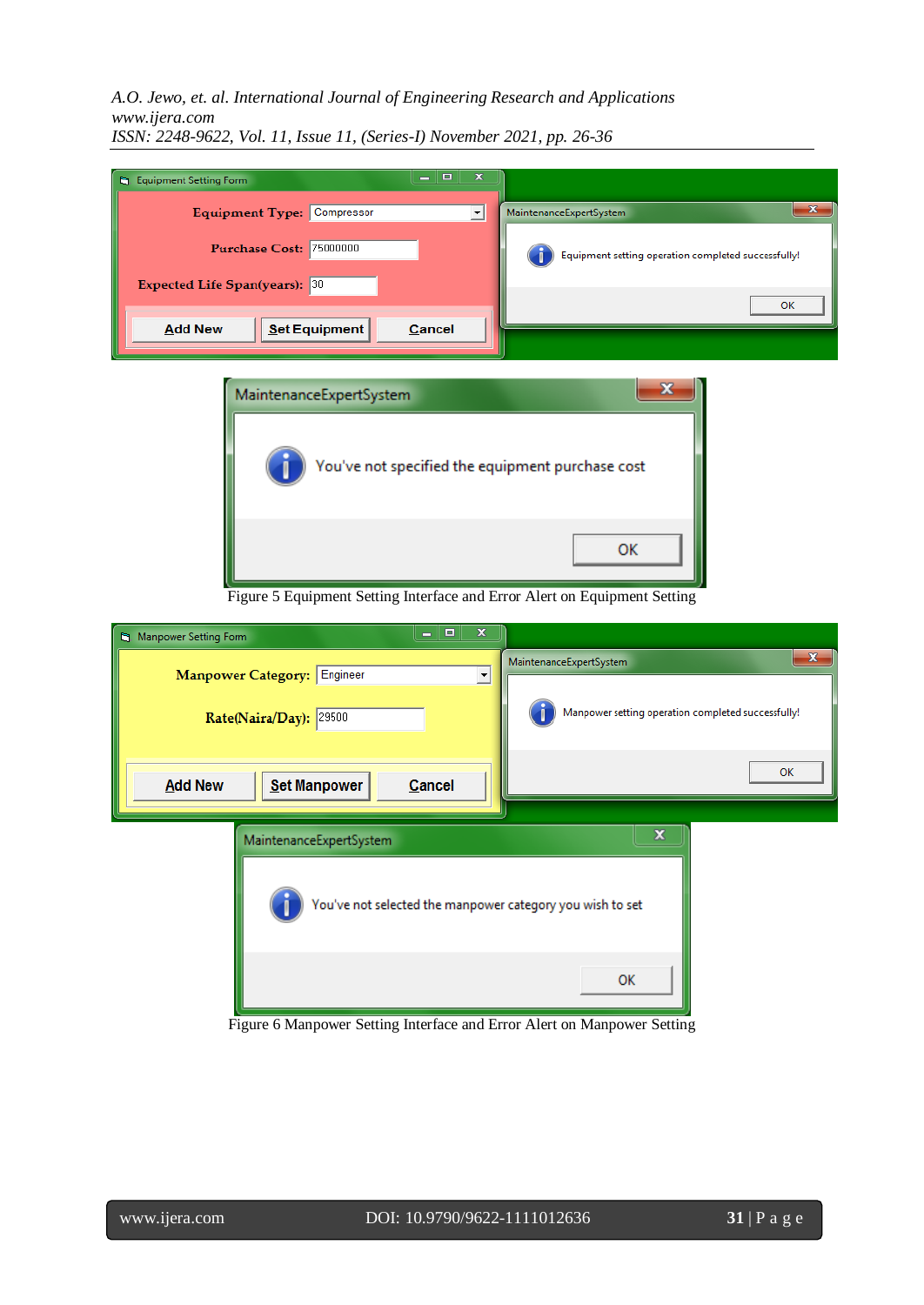| Eg. Equipment Cost of Maintenance Setting form |                   |                          |                   |               | $\mathbf{x}$<br>$\Box$<br>$\blacksquare$ |
|------------------------------------------------|-------------------|--------------------------|-------------------|---------------|------------------------------------------|
| Equipment                                      |                   | <b>Manpower Required</b> |                   |               | <b>Maintenance</b>                       |
|                                                | <b>Expatriate</b> | Engineer                 | <b>Technician</b> | <b>Helper</b> | Cost $(H)$                               |
| Compressor(Air):                               | 1                 | З                        | з                 | З             | 235200                                   |
| Pump(1)-oil                                    |                   |                          | 3                 | S             | 56100                                    |
| Pump (2)<br>-Fuel/Gas:                         |                   |                          | з                 | l2            | 56100                                    |
| <b>Pulverizer:</b>                             |                   | 1                        | 6                 | з             | 135700                                   |
| Pelletizer:                                    |                   | $\mathbf{1}$             | l6                | З             | 135700                                   |
| Dryer:                                         |                   | 1                        | l6                | в             | 135700                                   |
| <b>Bucket Elevator:</b>                        |                   | 1                        | 6                 | з             | 135700                                   |
| <b>Magnetic</b><br>Separator:                  |                   | 1                        | 6                 | 3             | 135700                                   |
| Screener:                                      |                   | 1                        | 6                 | з             | 182700                                   |
|                                                | Cancel            | <b>Refresh</b>           | Save              | Compute       |                                          |

Figure 7 Interface for Computing Manpower Cost



Figure 8 Interface for Maintenance Data Update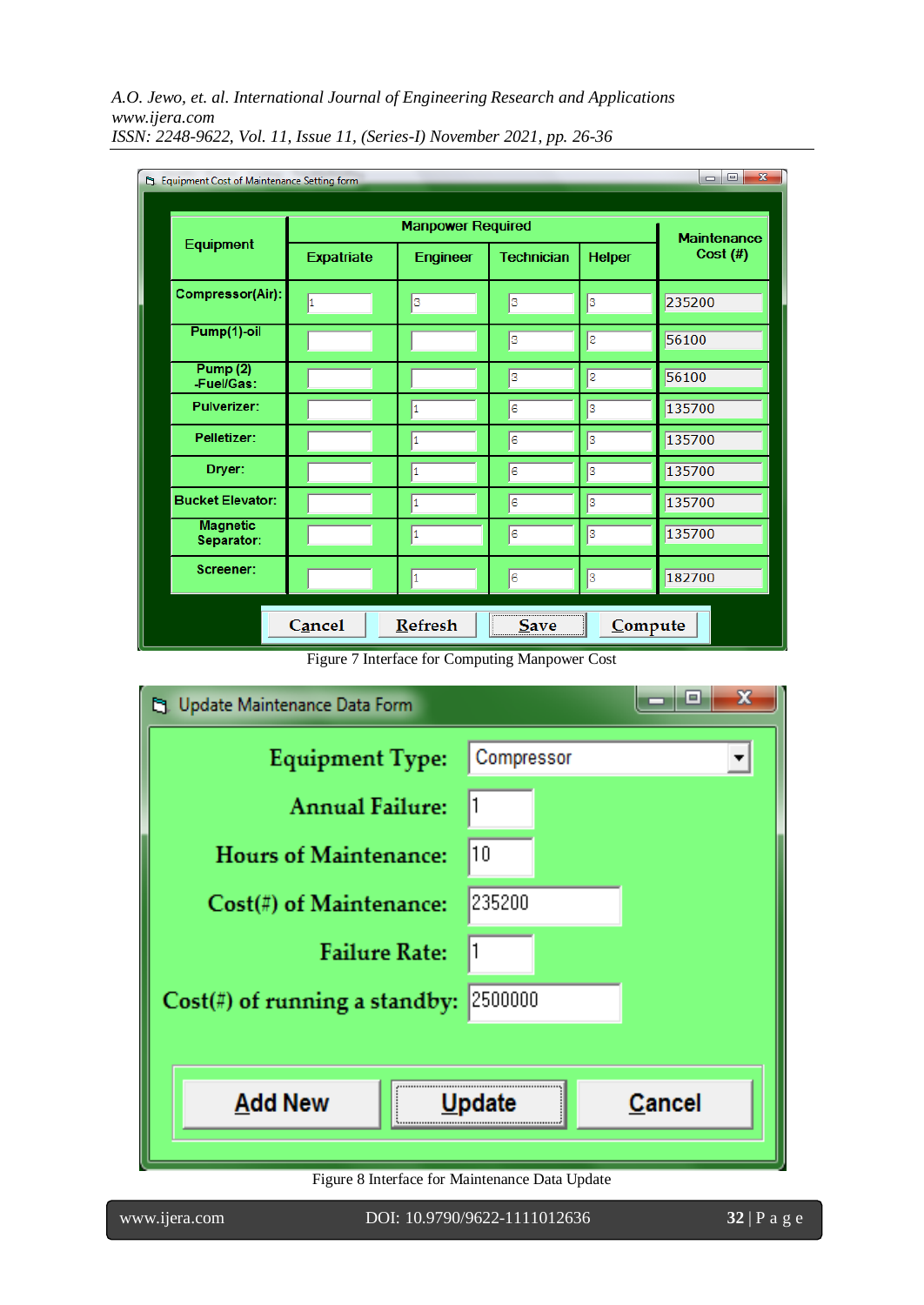## **IV. RESULT AND DISCUSSION**

The expert system is designed in such a way that the user interacts with the system through a series of input and dialogue forms. The forms allow the user to either select required parameters from predefined lists, or to enter them manually. The most critical equipment in the plant is identified by supplying appropriate data in the equipment setting and manpower setting forms and then updating maintenance data such as equipment type, annual failure and hours of maintenance, manpower required, failure rate and cost of running standby equipment. Based on the information supplied, the expert system generates output report which indicates the most critical equipment from the list of equipment in the plant. For example, to identify the most critical equipment in the carbon black plant in which nine equipment may experience failure at any quarter of the year, Table 3, the inference block diagram illustrating the process for one of the equipment (compressor) is shown in Figure 9. While the expert system output results are shown in Figures 10 to 13. Similar inference control mechanism applies for other eight equipment and the output results are presented along with that of the compressor for all four quarters of the year.



**Figure 9** Inference Engine Block Diagram on Identification of Critical Equipment

|   | Maintenance cost analysis for critical equipment                                                                             |               |               |               |                               |                            |                |  |  |  |  |  |  |
|---|------------------------------------------------------------------------------------------------------------------------------|---------------|---------------|---------------|-------------------------------|----------------------------|----------------|--|--|--|--|--|--|
|   | 1st quarter report                                                                                                           |               |               |               |                               |                            |                |  |  |  |  |  |  |
|   | Equip. Type                                                                                                                  | Failure       | Cost of Maint | Cost of Maint | <b>Criticality of Failure</b> | Criticality of Failure (St | Most Critical  |  |  |  |  |  |  |
|   | Compressor                                                                                                                   |               | 0.5203        | 0.0623        | 0.2044                        | 0.2158                     | 0.2044, 0.2158 |  |  |  |  |  |  |
|   | Pump 1                                                                                                                       |               | 0.1241        | 0.0149        | 0.0487                        | 0.0515                     |                |  |  |  |  |  |  |
|   | Pump <sub>2</sub>                                                                                                            |               | 0.1241        | 0.0149        | 0.0487                        | 0.0515                     |                |  |  |  |  |  |  |
| 4 | Pulverizer                                                                                                                   |               | 0.3002        | 0.0360        | 0.1179                        | 0.1245                     |                |  |  |  |  |  |  |
| 5 | Pulletizer                                                                                                                   |               | 0.3002        | 0.0360        | 0.1179                        | 0.1245                     |                |  |  |  |  |  |  |
| 6 | Drver                                                                                                                        | 0.5           | 0.2764        | 0.0169        | 0.1086                        | 0.0586                     |                |  |  |  |  |  |  |
|   | <b>Bucket Elevator</b>                                                                                                       |               | 0.3002        | 0.0360        | 0.1179                        | 0.1245                     |                |  |  |  |  |  |  |
| 8 | Magnetic Separator 1                                                                                                         |               | 0.3002        | 0.0360        | 0.1179                        | 0.1245                     |                |  |  |  |  |  |  |
| я | Screener                                                                                                                     |               | 0.3002        | 0.0360        | 0.1179                        | 0.1245                     |                |  |  |  |  |  |  |
|   |                                                                                                                              | Sum of 2.5457 |               | 0.2888        |                               |                            |                |  |  |  |  |  |  |
|   |                                                                                                                              |               |               |               |                               |                            |                |  |  |  |  |  |  |
|   | The most critical equipment is Compressor with a criticality failure<br>of 0.2044 and criticality of standby failure: 0.2158 |               |               |               |                               |                            |                |  |  |  |  |  |  |

Figure 10 Expert System Report on Critical Equipment Identification (1<sup>st</sup> Quarter)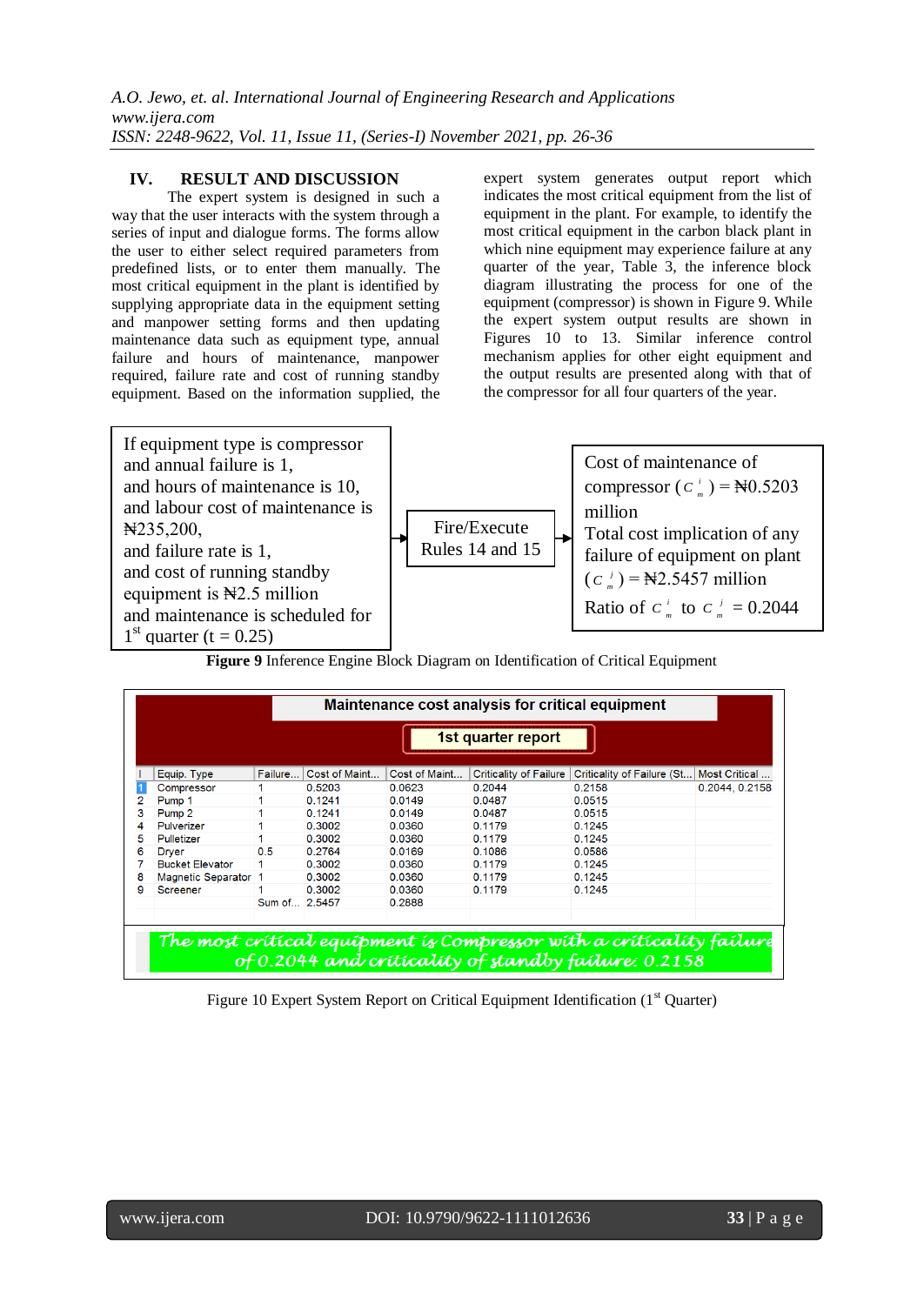|   | 2nd quarter report     |               |               |               |                               |                            |                |  |  |  |  |  |
|---|------------------------|---------------|---------------|---------------|-------------------------------|----------------------------|----------------|--|--|--|--|--|
|   | Equip. Type            | Failure       | Cost of Maint | Cost of Maint | <b>Criticality of Failure</b> | Criticality of Failure (St | Most Critical  |  |  |  |  |  |
|   | Compressor             |               | 0.9254        | 0.2122        | 0.2031                        | 0.2148                     | 0.2031, 0.2148 |  |  |  |  |  |
|   | Pump 1                 |               | 0.2207        | 0.0506        | 0.0484                        | 0.0512                     |                |  |  |  |  |  |
| 3 | Pump <sub>2</sub>      |               | 0.2207        | 0.0506        | 0.0484                        | 0.0512                     |                |  |  |  |  |  |
| 4 | Pulverizer             |               | 0.5339        | 0.1224        | 0.1172                        | 0.1239                     |                |  |  |  |  |  |
| 5 | Pulletizer             |               | 0.5339        | 0.1224        | 0.1172                        | 0.1239                     |                |  |  |  |  |  |
| 6 | <b>Dryer</b>           | 0.5           | 0.5203        | 0.0623        | 0.1142                        | 0.0631                     |                |  |  |  |  |  |
|   | <b>Bucket Elevator</b> |               | 0.5339        | 0.1224        | 0.1172                        | 0.1239                     |                |  |  |  |  |  |
| 8 | Magnetic Separator 1   |               | 0.5339        | 0.1224        | 0.1172                        | 0.1239                     |                |  |  |  |  |  |
| 9 | Screener               |               | 0.5339        | 0.1224        | 0.1172                        | 0.1239                     |                |  |  |  |  |  |
|   |                        | Sum of 4.5569 |               | 0.9877        |                               |                            |                |  |  |  |  |  |

|  |  |  |  |  |  |  | Figure 11 Expert System Report on Critical Equipment Identification (2 <sup>nd</sup> Quarter) |  |  |
|--|--|--|--|--|--|--|-----------------------------------------------------------------------------------------------|--|--|
|--|--|--|--|--|--|--|-----------------------------------------------------------------------------------------------|--|--|

|   | Maintenance cost analysis for critical equipment |               |               |               |        |                                                     |                     |  |  |  |  |  |
|---|--------------------------------------------------|---------------|---------------|---------------|--------|-----------------------------------------------------|---------------------|--|--|--|--|--|
|   | 3rd quarter report                               |               |               |               |        |                                                     |                     |  |  |  |  |  |
|   | Equip. Type                                      | Failure       | Cost of Maint | Cost of Maint |        | Criticality of Failure   Criticality of Failure (St | <b>Most Critica</b> |  |  |  |  |  |
|   | Compressor                                       |               | 1.2410        | 0.4077        | 0.2018 | 0.2137                                              | 0.2018, 0.2         |  |  |  |  |  |
|   | Pump 1                                           |               | 0.2960        | 0.0973        | 0.0481 | 0.0510                                              |                     |  |  |  |  |  |
| 3 | Pump <sub>2</sub>                                |               | 0.2960        | 0.0973        | 0.0481 | 0.0510                                              |                     |  |  |  |  |  |
| 4 | Pulverizer                                       |               | 0.7160        | 0.2352        | 0.1165 | 0.1233                                              |                     |  |  |  |  |  |
| 5 | Pulletizer                                       |               | 0.7160        | 0.2352        | 0.1165 | 0.1233                                              |                     |  |  |  |  |  |
| 6 | Drver                                            | 0.5           | 0.7355        | 0.1293        | 0.1196 | 0.0678                                              |                     |  |  |  |  |  |
|   | <b>Bucket Elevator</b>                           |               | 0.7160        | 0.2352        | 0.1165 | 0.1233                                              |                     |  |  |  |  |  |
| 8 | Magnetic Separator 1                             |               | 0.7160        | 0.2352        | 0.1165 | 0.1233                                              |                     |  |  |  |  |  |
| 9 | Screener                                         |               | 0.7160        | 0.2352        | 0.1165 | 0.1233                                              |                     |  |  |  |  |  |
|   |                                                  | Sum of 6.1485 |               | 1.9078        |        |                                                     |                     |  |  |  |  |  |

The most critical equipment is Compressor with a criticality failure<br>of 0.2018 and criticality of standby failure: 0.2137

Figure 12 Expert System Report on Critical Equipment Identification (3<sup>rd</sup> Quarter)

|    | 4th quarter report     |               |               |               |                               |                                                                                                                              |                      |  |  |  |  |  |
|----|------------------------|---------------|---------------|---------------|-------------------------------|------------------------------------------------------------------------------------------------------------------------------|----------------------|--|--|--|--|--|
|    | Equip. Type            | Failure       | Cost of Maint | Cost of Maint | <b>Criticality of Failure</b> | Criticality of Failure (St                                                                                                   | <b>Most Critical</b> |  |  |  |  |  |
|    | Compressor             |               | 1.4867        | 0.6215        | 0.2006                        | 0.2126                                                                                                                       | 0.2006, 0.21         |  |  |  |  |  |
|    | Pump 1                 |               | 0.3546        | 0.1482        | 0.0479                        | 0.0507                                                                                                                       |                      |  |  |  |  |  |
|    | Pump <sub>2</sub>      |               | 0.3546        | 0.1482        | 0.0479                        | 0.0507                                                                                                                       |                      |  |  |  |  |  |
| 4  | Pulverizer             |               | 0.8578        | 0.3586        | 0.1158                        | 0.1227                                                                                                                       |                      |  |  |  |  |  |
| 5. | Pulletizer             |               | 0.8578        | 0.3586        | 0.1158                        | 0.1227                                                                                                                       |                      |  |  |  |  |  |
| 6  | <b>Dryer</b>           | 0.5           | 0.9254        | 0.2122        | 0.1249                        | 0.0726                                                                                                                       |                      |  |  |  |  |  |
|    | <b>Bucket Elevator</b> |               | 0.8578        | 0.3586        | 0.1158                        | 0.1227                                                                                                                       |                      |  |  |  |  |  |
| 8  | Magnetic Separator 1   |               | 0.8578        | 0.3586        | 0.1158                        | 0.1227                                                                                                                       |                      |  |  |  |  |  |
| 9  | Screener               |               | 0.8578        | 0.3586        | 0.1158                        | 0.1227                                                                                                                       |                      |  |  |  |  |  |
|    |                        | Sum of 7.4104 |               | 2.9230        |                               |                                                                                                                              |                      |  |  |  |  |  |
|    |                        |               |               |               |                               |                                                                                                                              |                      |  |  |  |  |  |
|    |                        |               |               |               |                               | The most critical equipment is Compressor with a criticality failure<br>of 0.2006 and criticality of standby failure: 0.2126 |                      |  |  |  |  |  |

Figure 13 Expert System Report on Critical Equipment Identification (4<sup>th</sup> Quarter)

l

www.ijera.com DOI: 10.9790/9622-1111012636 **34** | P a g e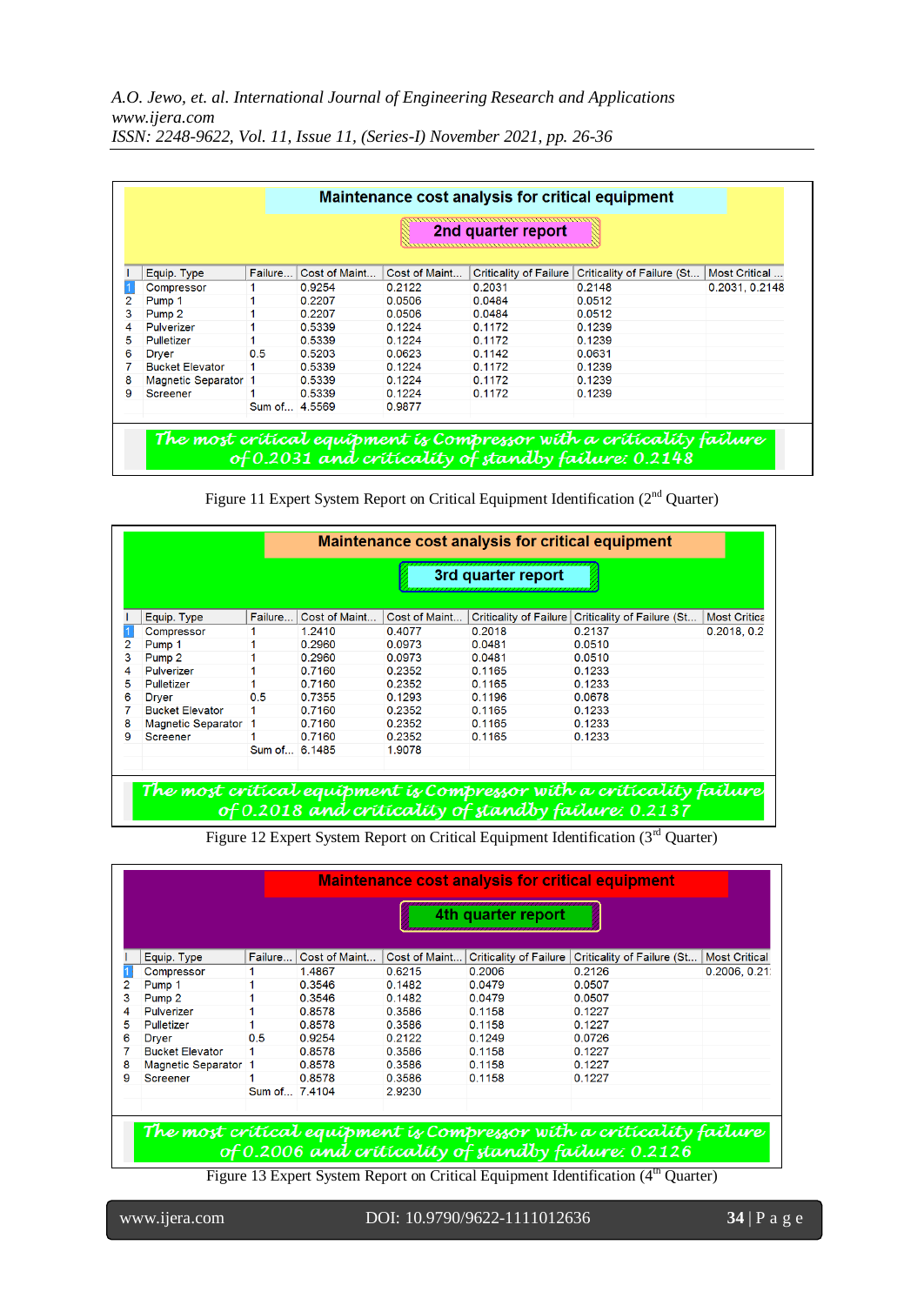The expert system results in Figures 9-12 show that of all the nine equipment analyzed, the cost implication of any failure of these equipment in terms of production loss and maintenance indicates that failure cost implication was highest for compressor under non-standby and standby equipment installation scenarios. The failure cost increased with increased maintenance scheduling period and reached the highest at the last (fourth) quarter. For instance, in the first quarter the cost incurred due to equipment failure was about 0.52 million naira when there is no standby equipment; but with the installation of standby equipment, this cost was reduced to 0.0623 million naira.

4.1 Verification and Validation of Expert System

Verification tests were performed on the expert system module after the system had been completed. The system was extensively validated by domain human expert (chief engineer) who is responsible for the maintenance planning and execution of the carbon black plant of Warri Refinery and Petrochemical Company. This was performed to ensure that the system provide the correct results and meets the user's requirement.

Test Case: Identification of Most Critical Equipment Significant Input: Equipment type  $=$  compressor Annual failure  $= 1$ Hours of maintenance  $= 10$ Cost of maintenance  $= N235,200$ Failure rate  $= 1$ Cost of running standby  $= N2,500,000$ Maintenance schedule period =  $0.25$  (1<sup>st</sup> quarter) Output by "IDENTIFY" module. Cost of maintenance of compressor  $=$  N0.5203 Million Cost of maintenance of standby  $=$  N0.0623 Million Criticality of failure of compressor  $= 0.2044$  (the compressor is the most critical equipment because it has the highest ratio of Costs of maintenance of equipment *i*  $(C_m^i)$  to Cost implication of any failure of equipment *i* on the plant  $(C_m^i)$  for all the nine equipment considered. Criticality of failure of standby equipment  $= 0.2158$ Output correct? Yes.

A total of 40 tests cases were examined during the system's validation as shown in Table 5

| <b>Expert System</b><br><b>Modules</b><br><b>Test Cases:</b> | Cases<br>Tested | Cases<br>Successful | <b>Cases Partially</b><br>Successful | Cases<br>Unsuccessful | Approximate<br>Percentage of<br><b>Success</b> |  |
|--------------------------------------------------------------|-----------------|---------------------|--------------------------------------|-----------------------|------------------------------------------------|--|
| <b>IDENTIFY Logics</b>                                       | 40              | 40                  |                                      |                       | 100                                            |  |

The expert system test results showed that the system is consistently close to 100% accuracy and capable of identifying the most critical equipment in the petrochemical carbon black plant.

## **V. CONCLUSION**

An expert system has been developed for identifying critical equipment in a production plant. The expert system makes use of analytical knowledge obtained from a mathematical model and data was collected from the carbon black production plant in Warri Refinery and Petrochemical Company. The expert system utilizes a forward and backward chaining inference schemes in which the user has to supply data and/or relevant information to the system to generate knowledgeable recommendation that aids the identification of critical equipment in the plant.

The system was developed using Visual Basic 6.0 (Enterprise Edition) and Microsoft Access Application as front and back end engines respectively, while Structured Query Language (SQL) was used for querying, modifying data and managing databases. The developed expert system provides consistent answers for repetitive decisions, processes and tasks. It can hold significant levels of information and reduce dependence upon one expert as it can be used by many users more frequently.

This study has provided a decision tool for economic maintenance scheduling by identifying the critical equipment in a production plant on which maintenance activities could be effectively planned to reduce downtime and production losses. The expert system could serve as a better alternative tool for reducing maintenance time with consequent reduction in maintenance cost, distribution of expertise, and documenting knowledge for emerging engineers.

## **REFERENCES**

[1]. Homaid, Naief Turki: Ibu, (2002): "The Expert Systems Approach: An Engienering Application-Oriented Perspective  $-6<sup>th</sup>$  Sandi Engineering Confernce, KFUPM, Dhahran Vol. 1 pp. 345-348.